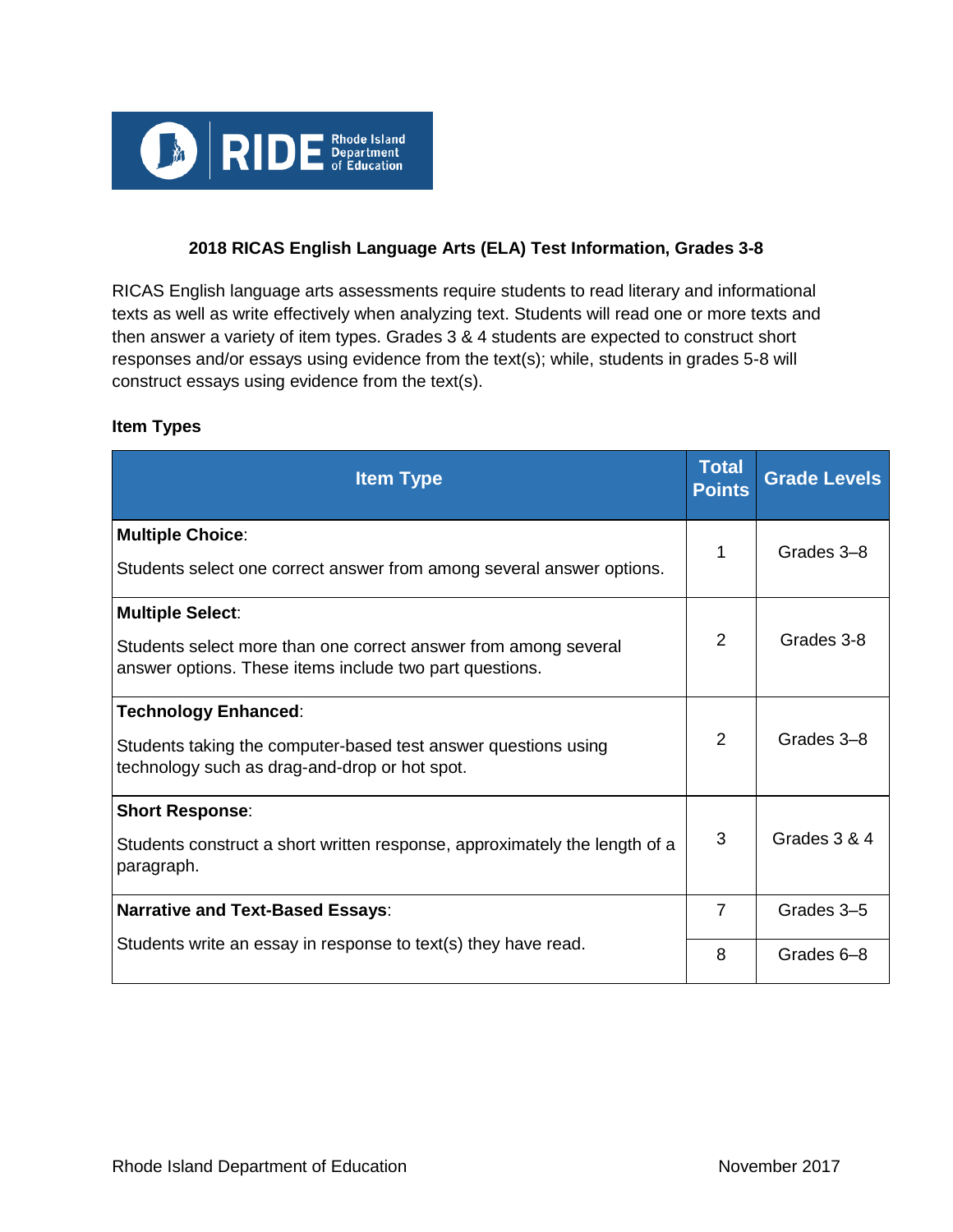# **Short Responses and Essays**

The RICAS assessment will indicate to students the amount of space provided for each short response and essay.

For the computer-based test (CBT), students will type their responses into response boxes. As the student types his or her response into the response box, a scroll bar will appear and the student can continue typing. The amount of space provided for student responses on the CBT is:

- Short Responses:
	- o 1200 Characters (equivalent to one hand-written paragraph)
- Essays:
	- o 2500 Characters (equivalent to one hand-written page at grades 3-5)
	- o 5000 Characters (equivalent to two hand-written pages at grades 6-8)

### **Test Design**

All students in Grades 3-8 will have two ELA sessions for RICAS. Each session is 120 minutes in length. Schools may plan for one short, supervised break per session (3-5 minutes) to be given at each test administrator's discretion.

Every test includes both common and matrix items. The common items will be used to determine a student's score; whereas, the matrix items do not count towards a student's score and are comprised of both field- test and equating items.

#### **Common Items**

All students will read three passage sets. The sets maybe comprised of a single passage and/or a passage pairing or tripling. Every student will be asked to write a short response or essay associated with each passage set.

| <b>Grade</b> | Number of 1-<br><b>Point Items</b> | Number of 2-<br>point Items | <b>Number of</b><br><b>Short</b><br>responses | <b>Number of</b><br><b>Essays</b> | <b>Total Points</b><br>on Test |
|--------------|------------------------------------|-----------------------------|-----------------------------------------------|-----------------------------------|--------------------------------|
| $3 - 4$      | $15 - 21$                          | $3-6$                       |                                               | $\overline{2}$                    | 44                             |
| 5            | $15 - 21$                          | $3-6$                       | 0                                             | 3                                 | 48                             |
| $6 - 8$      | $15 - 21$                          | $3-6$                       | 0                                             | 3                                 | 51                             |